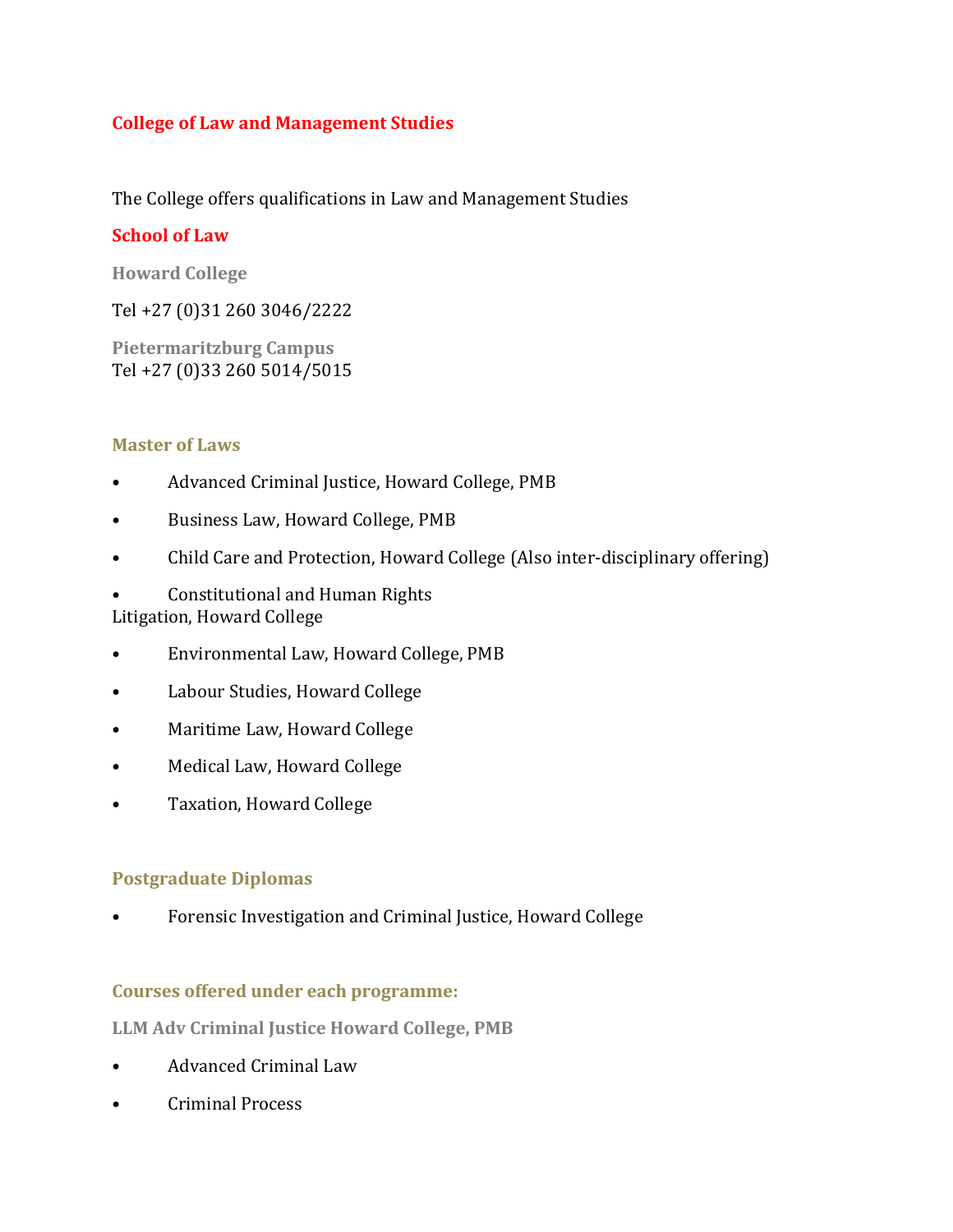- Criminology
- International Trade Law
- Intellectual Property Law
- Sentencing

### **LLM Business Law, Howard College, PMB**

- Advanced Contract Law
- Advanced Corporate Law
- Advanced Insolvency Law
- Advanced Labour Law
- Advanced Tax Law
- Consumer Law in South Africa
- International Trade Law
- Intellectual Property Law
- Sports Law

**LLM Childcare and Protection Howard College (also inter-disciplinary offering with Dept of Social Work)**

- Research Methodology
- Children's Rights (Local and International Perspectives)
- The Roles of Professionals in Proceedings
- Affecting Children
- Child Care Policy and Legislation

#### **LLM Constitutional & Human Rights Litigation, Howard College**

- Advanced Constitutional Law
- Employment Discrimination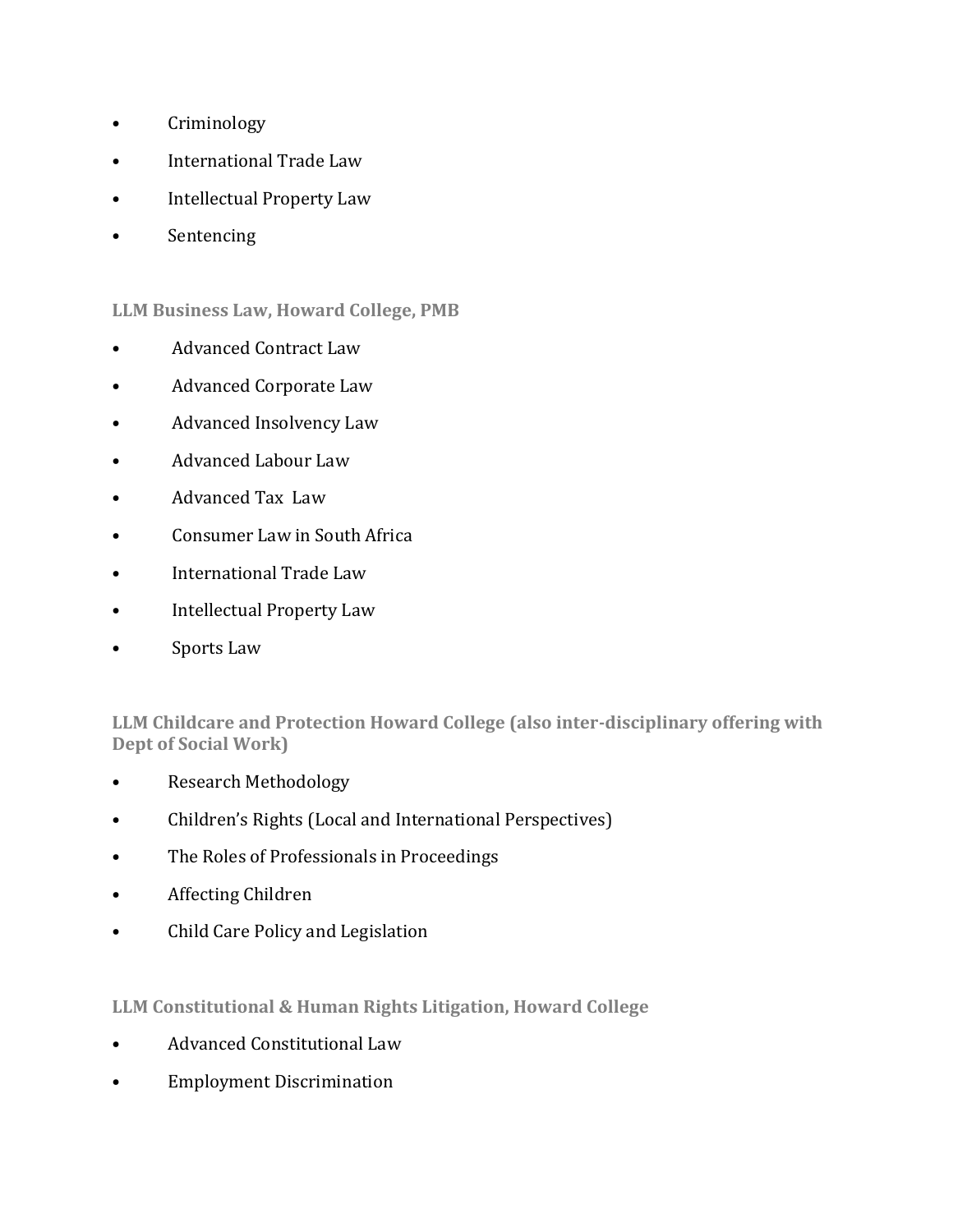- Constitutional and Human Rights Litigation
- History & Philosophy of Constitutionalism

**LLM Enviromental Law, Howard College, Pmb**

- Land Use and Planning Law
- Natural Resources Law
- Ocean and Coastal Law
- Pollution Control Law
- International Environmental Law

## **LLM Labour Studies, Howard College**

- Advanced Labour Law
- Employment Discrimination
- Labour Dispute Resolution

## **LL M Maritime Law**

Modules to be advised subject to availability.

**LLM Medical Law, Howard College**

- Bio-ethics and the Law
- Forensic Medicine
- Law and Medical Practice
- HIV/Aids Human Rights and the Law

## **LLM Taxation, Howard College**

- Donations Tax & Estate Duty
- Income Tax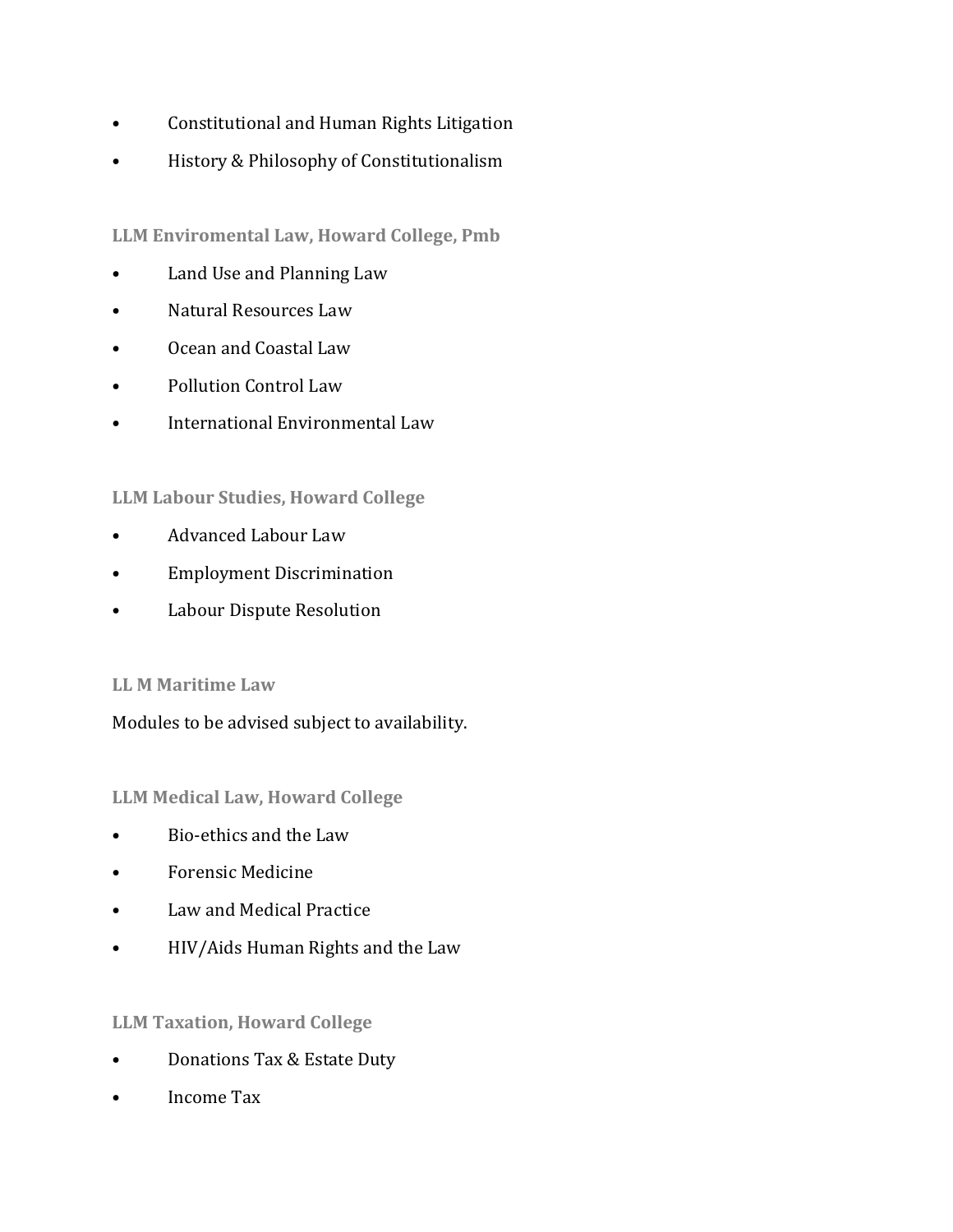- Income Tax and Estate Planning
- Special Topics
- **Dissertation**

**Postgraduate Diploma in Forensic Investigation and Criminal Justice** Howard **College**

- Criminal Justice A
- Criminal Justice B
- Forensic Auditing
- Research Project

### **School of Accounting, Economics and Finance**

**Pietermaritzburg Campus** 

Tel: +27 (0)33 260 6124 • Fax: +27 (0)33 260 5909

#### **Postgraduate Diploma**

- Postgraduate Diploma in Accounting
- Postgraduate Diploma in Finance, Banking and Investment Management

#### **Bachelor of Commerce Honours (B Com Hons)**

Candidates require completion of appropriate Bachelor's Degree and must meet specific entrance requirements:

- B Com Honours (Accounting)
- B Com Honours (Finance)
- B Com Honours (Economics)
- B Com Honours (Finance & Economics)
- B Com Honours (Finance & Management)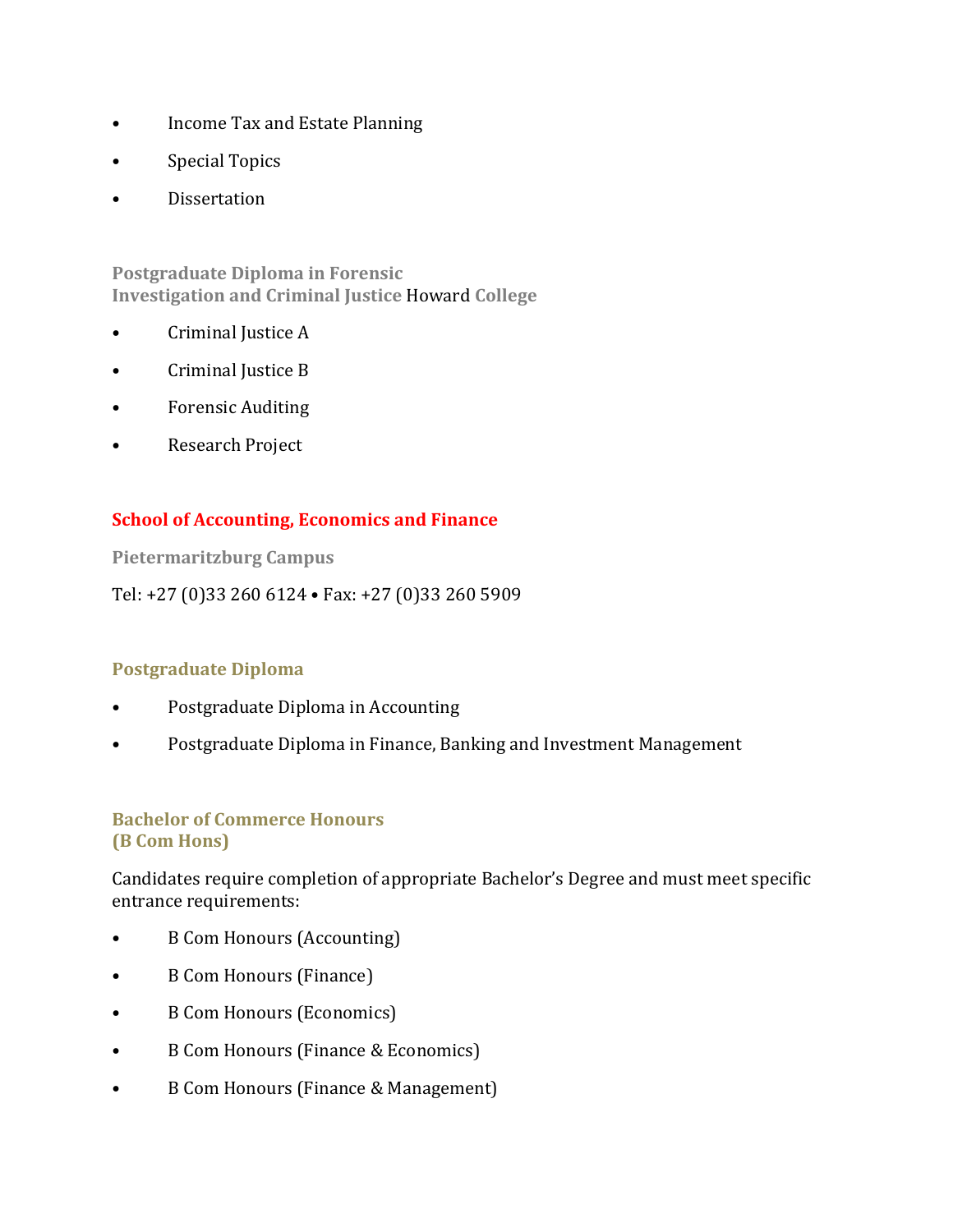### **Master of Commerce (Coursework)**

**Economics** 

### **Research Degrees**

- Master of Commerce (Economics)
- Master of Commerce (Finance)
- Doctor of Philosophy (PhD)

## **Westville Campus**

# Tel: +27 (0)31 260 7644 • Fax: +27 (0)31 260 7871

## **Qualifications in Accounting**

- Postgraduate Diploma in Accounting (Full time)
- B Com Honours Accounting (Full time)
- Master of Accounting (Financial Accounting)

## **Qualifications in Economics and Finance**

- Postgraduate Diploma in Maritime Studies
- B Com Honours (Economics)
- B Com Honours (Finance)
- M Com in Conflict Resolution and Peace Studies (Full Research)
- M Com in Economics (Coursework and Dissertation)
- M Com in Economics (Full Research)
- M Com in Finance (Full Research)
- M Com in Maritime Studies (Coursework and Dissertation)
- PhD Conflict Resolution and Peace Studies
- PhD Economics
- PhD Finance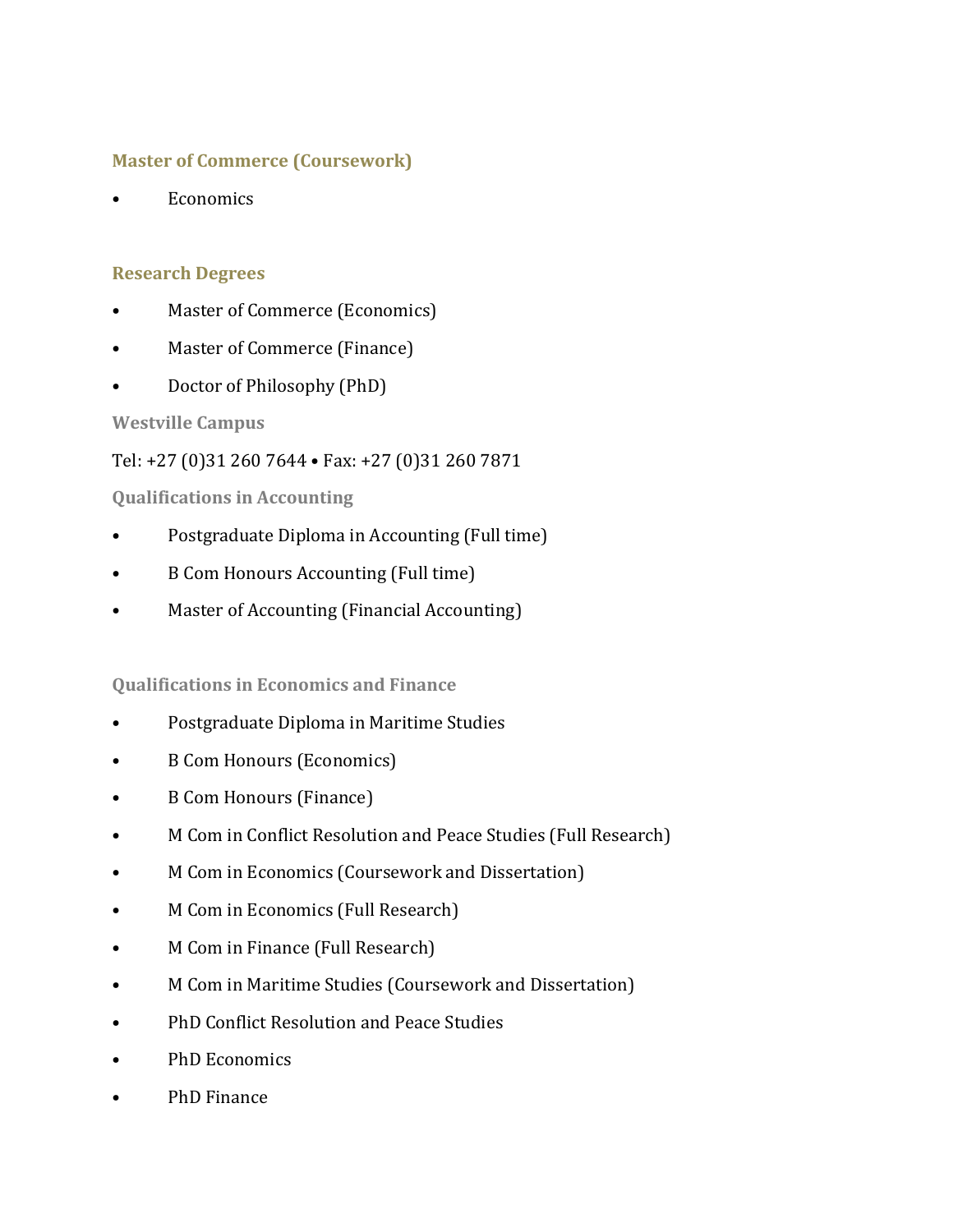### **School of Management, IT and Governance**

**Pietermaritzburg Campus** 

Tel: +27 (0)33 260 6124 • Fax: +27 (0)33 260 5909

#### **Postgraduate Diplomas**

- Postgraduate Diploma in Leadership and Management
- Postgraduate Diploma in Management
- Postgraduate Diploma in Marketing

# **Bachelor of Commerce Honours (B Com Hons)**

Offered in the following specialisations to candidates who completed an appropriate Bachelor's degree and meet specified entrance requirements:

- B Com Honours (Human Resource Management)
- B Com Honours (Marketing Management)
- B Com Honours (Supply Chain Management)
- B Com Honours (Small Business Development Studies)
- B Com Honours (Management)
- B Com Honours (Business Information Systems)
- B Com Honours (Marketing and Supply Chain Management)

#### **Research Degrees**

- Master of Commerce (Entrepreneurship)
- Master of Commerce (Human Resources)
- Master of Commerce (Information Technology)
- Master of Commerce (Marketing)
- Master of Commerce (Management)
- Master of Commerce (Supply Chain Management)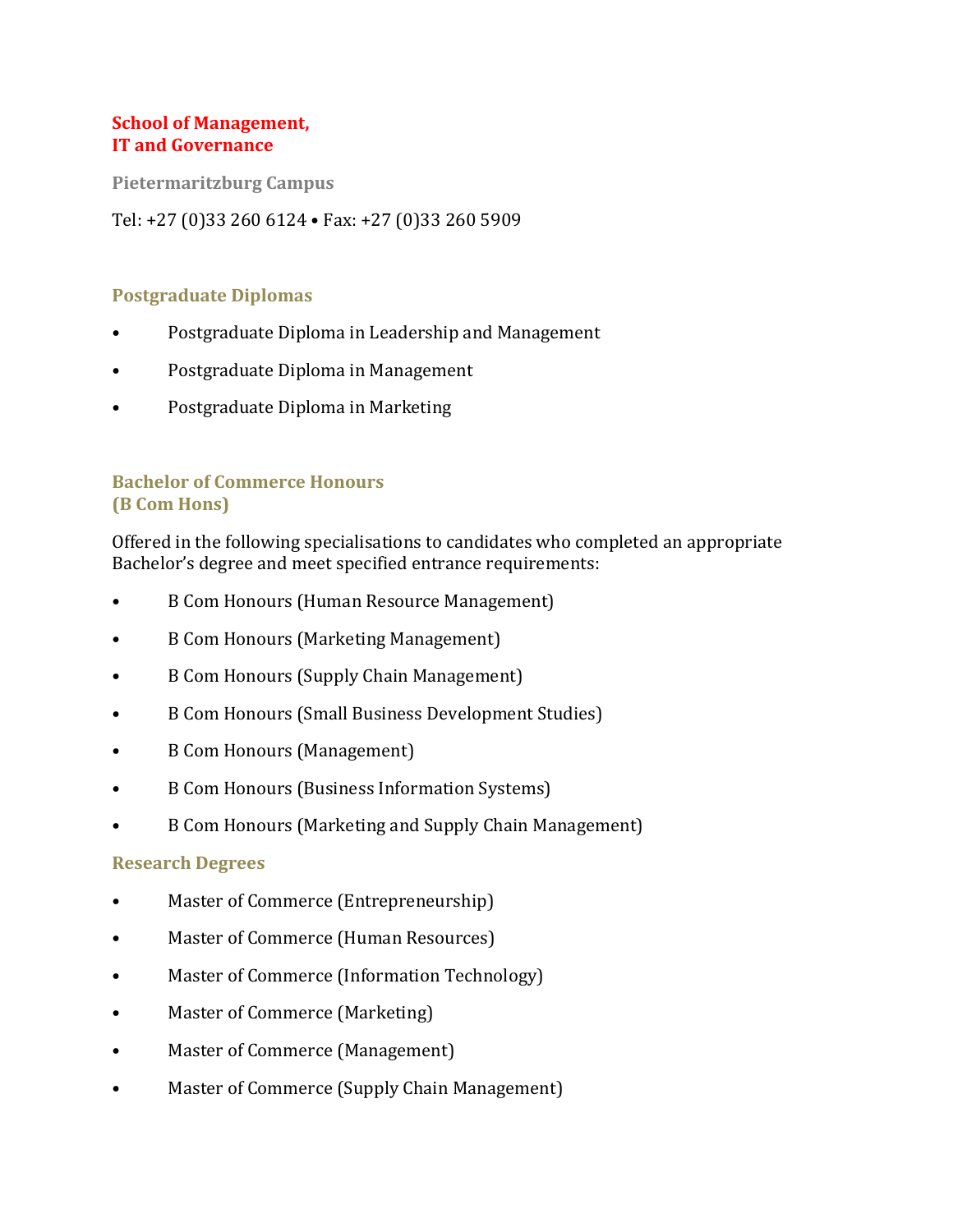- Doctor of Philosophy (PhD) in the fields of:
- Human Resource Management
- Information Technology
- Marketing
- Management
- Supply Chain Management

### **Westville Campus**

Tel: +27 (0)31 260 8162/1553

### Fax: +27 (0)31 260 1312

**Qualifications in IT**

- B Com Honours
- M Com (Full Research and Coursework)
- PhD

**Qualifications in Management** 

## **Postgraduate Diplomas**

- Postgraduate Diploma in Human Resource Management
- Postgraduate Diploma in Management
- Postgraduate Diploma in Marketing
- Postgraduate Diploma in Entrepreneurship
- Postgraduate Diploma in Finance, Banking and Investment Management

## **Bachelor of Administration Honours (BAdmin Hons)**

Candidates require completion of appropriate Bachelor's Degree and must meet specific entrance requirements:

• BAdmin Honours (Human Resource Management)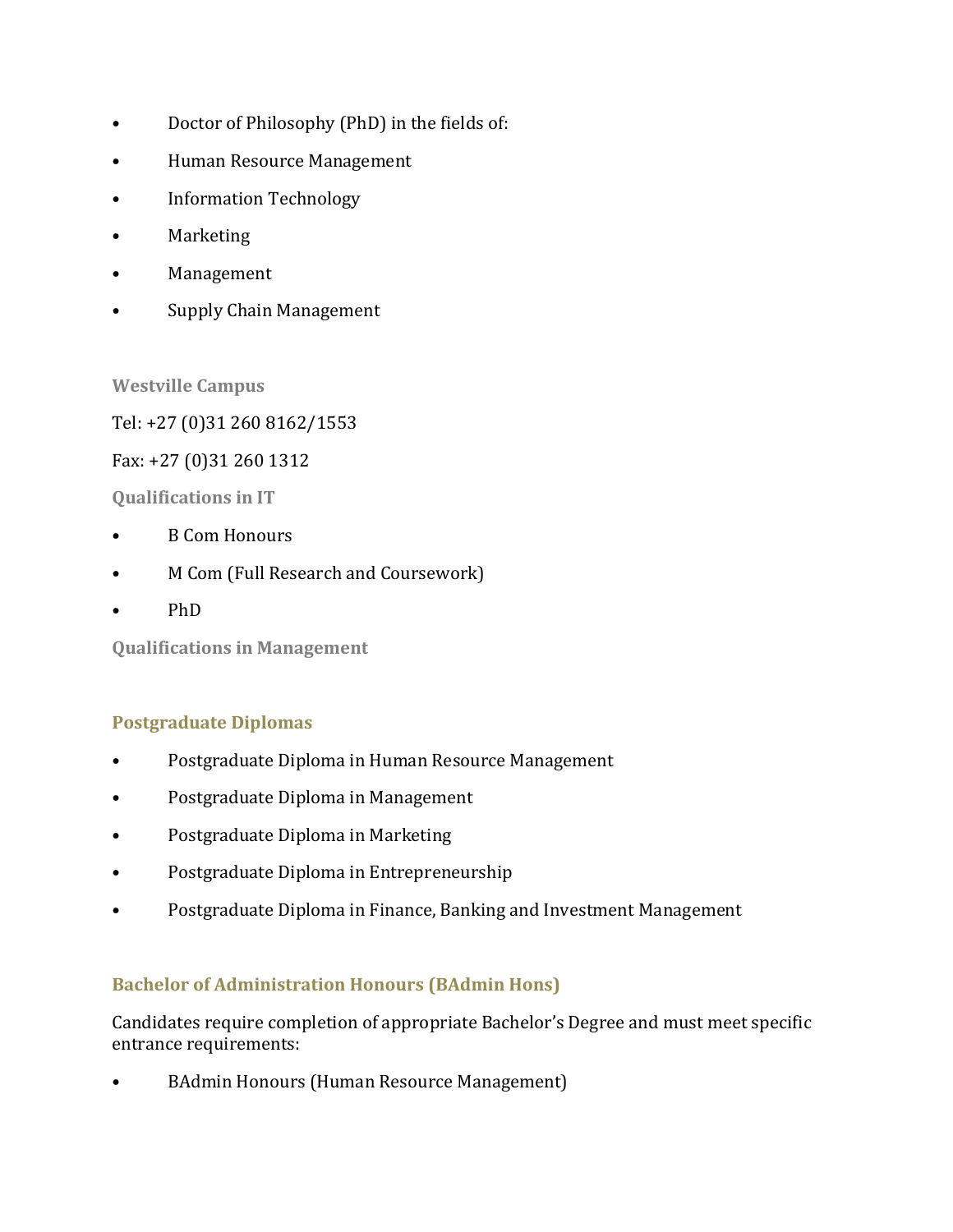- BAdmin Honours (Human Resource Development)
- BAdmin Honours (Industrial Relations/Employment Relations)
- BAdmin Honours (Public Administration)

# **B Com Honours**

- B Com Honours (Human Resources Management)
- B Com Honours (Management)
- B Com Honours (Marketing Management)
- B Com Honours (Marketing and Supply Chain Management)
- B Com Honours (Supply Chain Management)
- B Com Honours (Small Business Development Studies)
- B Com Honours (Employment Relations/Industrial Relations)
- B Com Honours (Human Resource Development)

## **Master of Commerce/Administration (Coursework)**

- Master of Administration/Commerce in Human Resource Management
- Master of Administration/Commerce in Human Resource Development
- Master of Administration/Commerce in Industrial Relations/Employment Relations
- Master of Commerce in Management
- Master of Commerce in Marketing Management

## **Master of Commerce (Full Research)**

- Master of Commerce in Management
- Master of Commerce in Marketing Management
- Master of Commerce in Human Resource Management
- Master of Commerce in Human Resource Development
- Master of Commerce in Industrial Relations/Employment Relations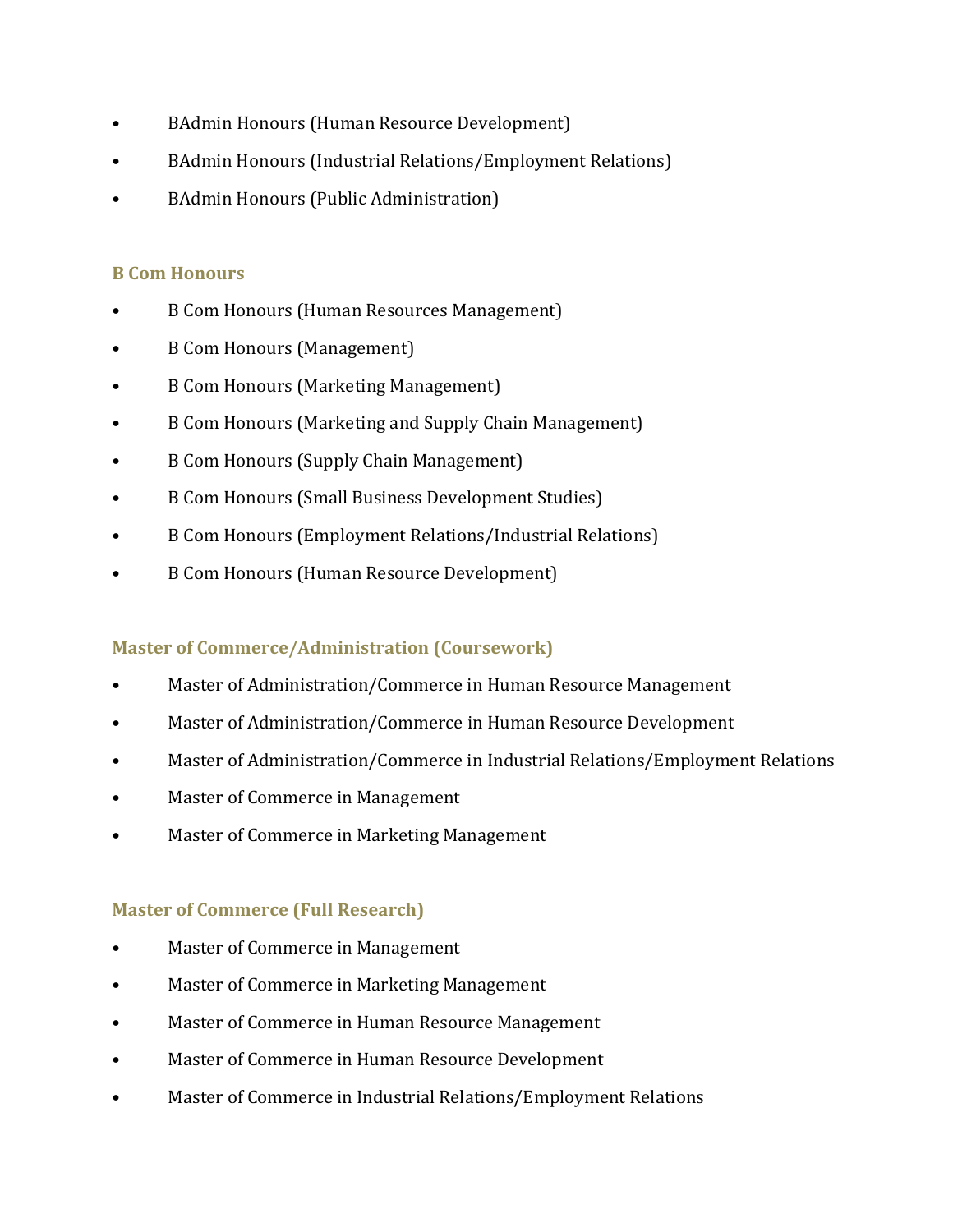## **Master of Administration (Full Research)**

- Master of Administration in Human Resource Management
- Master of Administration in Human Resource Development
- Master of Administration in Industrial Relations/Employment Relations

### **Doctor of Philosophy (PhD) in the fields of:**

- Management
- Industrial Relations
- Human Resource Management
- Human Resource Development
- Marketing Management

## **Doctor of Administration (DAdmin) in the fields of:**

- Human Resource Management
- Human Resource Development
- Industrial Relations/Employment Relations

**Qualifications in Governance**

Tel: +27 (0)31 260 7756/7645

Fax: +27 (0)31 260 7577

E-mail: penceliahy@ukzn.ac.za

- B Admin Honours in Public Administration
- Master of Public Administration (MPA)
- Master of Administration
- Doctor of Administration
- Doctor of Public Administration